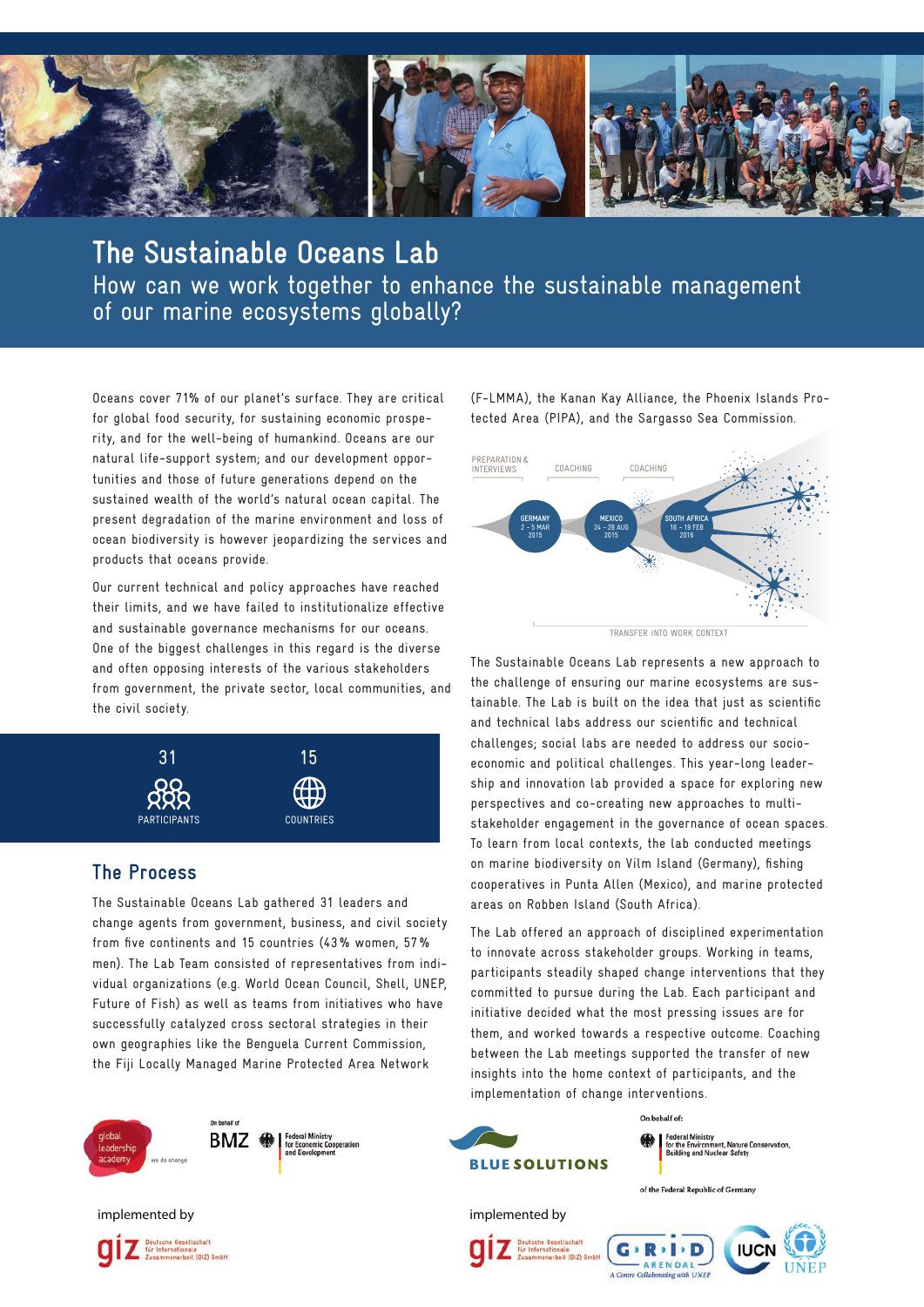Through this process the Lab delivered on three objectives: Firstly, to develop capacity to effectively lead complex change initiatives and bring diverse interests of the oceans system into dialogue; secondly, to critically examine existing strategies and initiatives, seeking to build on and improve them; and thirdly, to develop new solutions to collaboratively address oceans management.

Many insights from the Lab culminated in a public event on Integrated Oceans Management (IOM) in Cape Town, bringing together around 100 people from Southern Africa.



Multi-stakeholder initiatives represented in the Sustainable Oceans Lab





**Further information:** See a short video introducing the SOL: www.youtube.com/watch?v=JWWYJFKYxx4

www.we-do-change.org/what-we-do/ sustainable-oceans-lab

www.sustainableoceanslab.org

# **Impact**

**"The Lab has opened my eyes to take a different approach, doing things differently, and I will be thinking about all the diversity that we brought to the table here with the Sustainable Oceans Lab. Without that I would not have my eyes open as much as they are. Right now I feel like I'm a born-again in a way so to speak to where I have new ideas new thoughts."**

*Billy Causey – Southeast Regional Director of NOAA's National Office for Marine Sanctuaries, USA*

**"I'm personally really grateful to be part of this initiative. I think the SOL convenes an amazing, extremely diverse group of people from all over the world and it is been an opportunity to really sit back and reflect on your voice and your purpose, the purpose that brings us here, brings me here, but also to learn to listen to others perspectives and take that home as a practice that is the basis for multi-stakeholder engagement."** 

*Mariana Vélez – Alliences Coordinator Yucatan Peninsula, The Natur Conservancy, Mexico*

## Stories of change

Four comprehensive change interventions have been developed during the Lab in subgroups:

#### **How to increase local resiliency of island communities? The Kadavu prototype**

The group created prototype approaches to community resilience in island communities. In this regard, the prototyping team has focused on Kadavu in Fiji which includes about 70 villages, and narrowed the focus down to two priorities: sustainable livelihoods and renewable energy.

#### **How to strengthen and model multi-stakeholder initiatives around complex small-scale fisheries management? The Kanan Kay Alliance and Future of Fish Prototype**

Kanan Kay Alliance and Future of Fish are working together to address the challenge of how to strengthen and model multi-stakeholder initiatives around complex small-scale fisheries management. The prototype is looking at whether the Kanan Kay Alliance could be a model for other multistakeholder alliances looking at community based oceans management and how lessons learnt might apply to other initiatives.

#### **EBSAs and how to mitigate impacts from industry? The Sargasso Sea and Fiji Prototype**

The prototype of this group was to develop a process to involve industries in the assessment of industry impacts in ecologically sensitive marine areas, and in respective mitigation measures to limit the negative impact.

**How to support the development and implementation of national Integrated Oceans Management in international and regional contexts?**